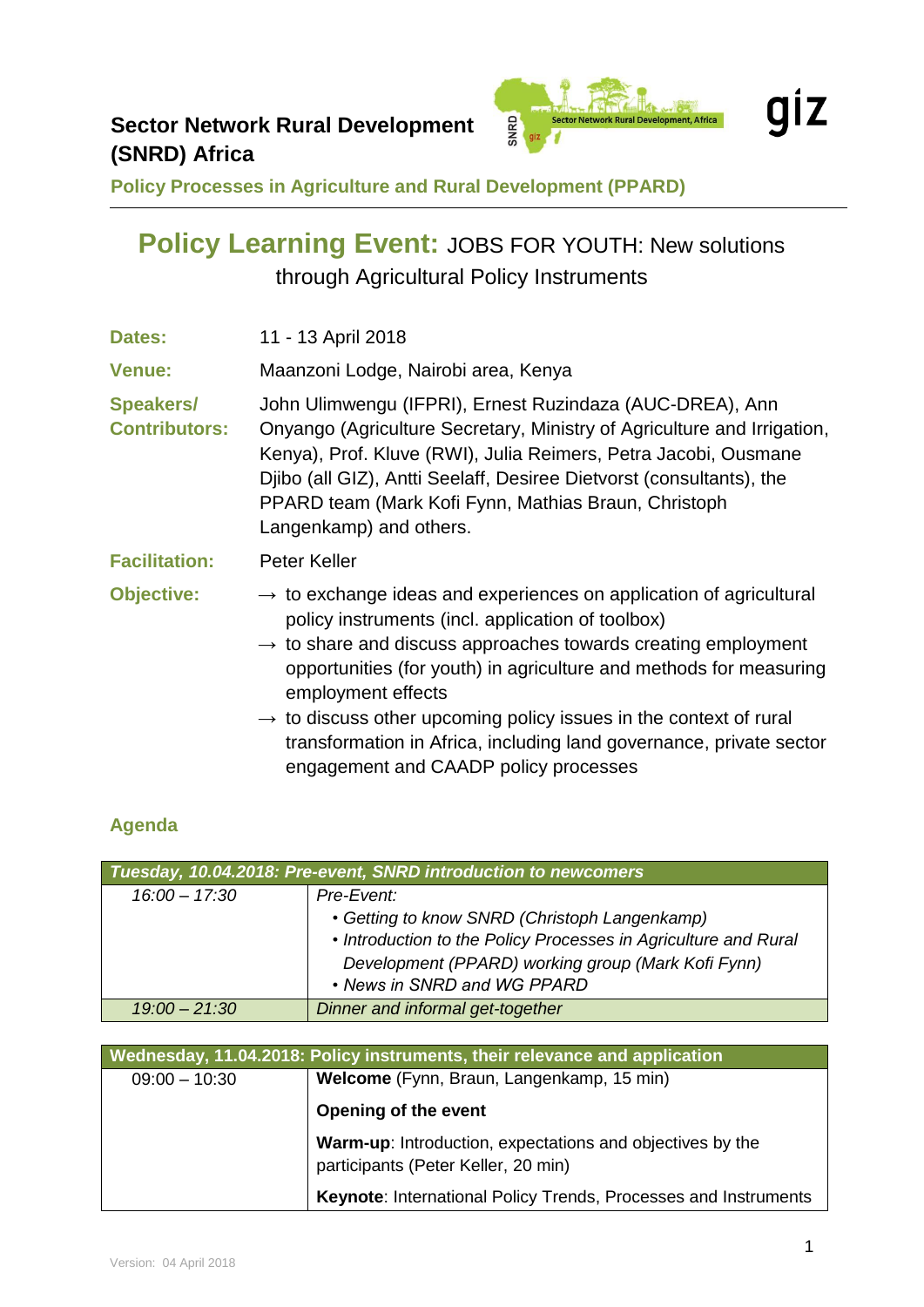|                 | for agricultural development (John Ulimwengu, IFPRI, 20 min)                                                                                                                                                                                                                                                                                                                                                      |
|-----------------|-------------------------------------------------------------------------------------------------------------------------------------------------------------------------------------------------------------------------------------------------------------------------------------------------------------------------------------------------------------------------------------------------------------------|
|                 | Input: Focus on Africa: 2018 Malabo Score Card and implications<br>for Agricultural Policy Processes at Country Level (Ernest<br>Ruzindaza, AUC, 20 min)                                                                                                                                                                                                                                                          |
|                 | Q & A                                                                                                                                                                                                                                                                                                                                                                                                             |
| $10:30 - 11:00$ | Tea break                                                                                                                                                                                                                                                                                                                                                                                                         |
| $11:00 - 12:30$ | Setting the scene: Practice of policy and strategy development in<br>Kenya (Ann Onyango, MoAI, 15 min)<br><b>Input:</b> Creating the right environment – Frame conditions for<br>successful policy advice (Christoph Langenkamp, 15 min)<br>Input: Introducing the Tool Box: Overview on policy instruments<br>suited to create the right frame conditions for youth employment,<br>Q & A (60 min; Julia Reimers) |
| $12:30 - 14:00$ | Lunch break                                                                                                                                                                                                                                                                                                                                                                                                       |
| $14:00 - 15:30$ | Working group session: Discussion of participants' cases by<br>which the tool box underpins policy processes (peer consultation)<br>$(90 \text{ min})$                                                                                                                                                                                                                                                            |
| $15:30 - 16:00$ | Tea break                                                                                                                                                                                                                                                                                                                                                                                                         |
| $16:00 - 17:30$ | Pitches in front of a Policy Panel: Each working group presents<br>a 10-minute snapshot of their policy solution and gets response<br>from a judging panel (60 min)                                                                                                                                                                                                                                               |
|                 | <b>Judging Panel:</b><br>John Ulimwengu (IFPRI)<br>$\bullet$<br>Amanda Namayi, Agricultural Finance Corporation, Kenya<br>Ulrich Sabel-Koschella (GIZ)<br>$\bullet$<br>Ernest Ruzindaza (AUC)                                                                                                                                                                                                                     |
|                 | Input: GIZ: a competent and crucial partner in policy advice<br>(lessons, outlook, multi-level approach) (Mark Kofi Fynn, 30 min)                                                                                                                                                                                                                                                                                 |
| $19:00 - 21:30$ | <b>Dinner</b>                                                                                                                                                                                                                                                                                                                                                                                                     |

| Thursday, 12.04.2018: (Youth) Employment, approaches to create employment and<br>methods to measure it |                                                                      |  |
|--------------------------------------------------------------------------------------------------------|----------------------------------------------------------------------|--|
| $09:00 - 10:30$                                                                                        | Recap: Take-away from policy instruments discussions and             |  |
|                                                                                                        | feedback on the tool box (20 min)                                    |  |
|                                                                                                        | <b>Overview:</b> (Rural) Youth employment in Africa (John Ulimwengu, |  |
|                                                                                                        | 20 min)                                                              |  |
|                                                                                                        | <b>Current state of discussions - BMZ/GIZ and G20 (Ousmane</b>       |  |
|                                                                                                        | Djibo, GIZ, Christoph Langenkamp, GIZ sectoral department &          |  |
|                                                                                                        | Ulrich Sabel-Koschella, Africa Department, GIZ, 20 min)              |  |
|                                                                                                        | $\cdot$ Q & A                                                        |  |
| $10:30 - 11:00$                                                                                        | Tea break                                                            |  |
| $11:00 - 12:30$                                                                                        | <b>Country example:</b> developing and operationalizing the youth    |  |
|                                                                                                        | employment strategy in Kenya, (Benson Nyariaro, MoAl Kenya,          |  |
|                                                                                                        | 20 min)                                                              |  |
|                                                                                                        | <b>Youth perspective, G20 Rural future lab: A Kenyan perspective</b> |  |
|                                                                                                        | (Astariko I. Ombima and Lydiah F. Wafula, 20 min), including:        |  |
|                                                                                                        | Why would I want to work in agriculture or in rural jobs?            |  |
|                                                                                                        | <b>Whisper group discussion followed by fish bowl: What are the</b>  |  |
|                                                                                                        | employment strategies in Kenya, what are lessons so far, specific    |  |